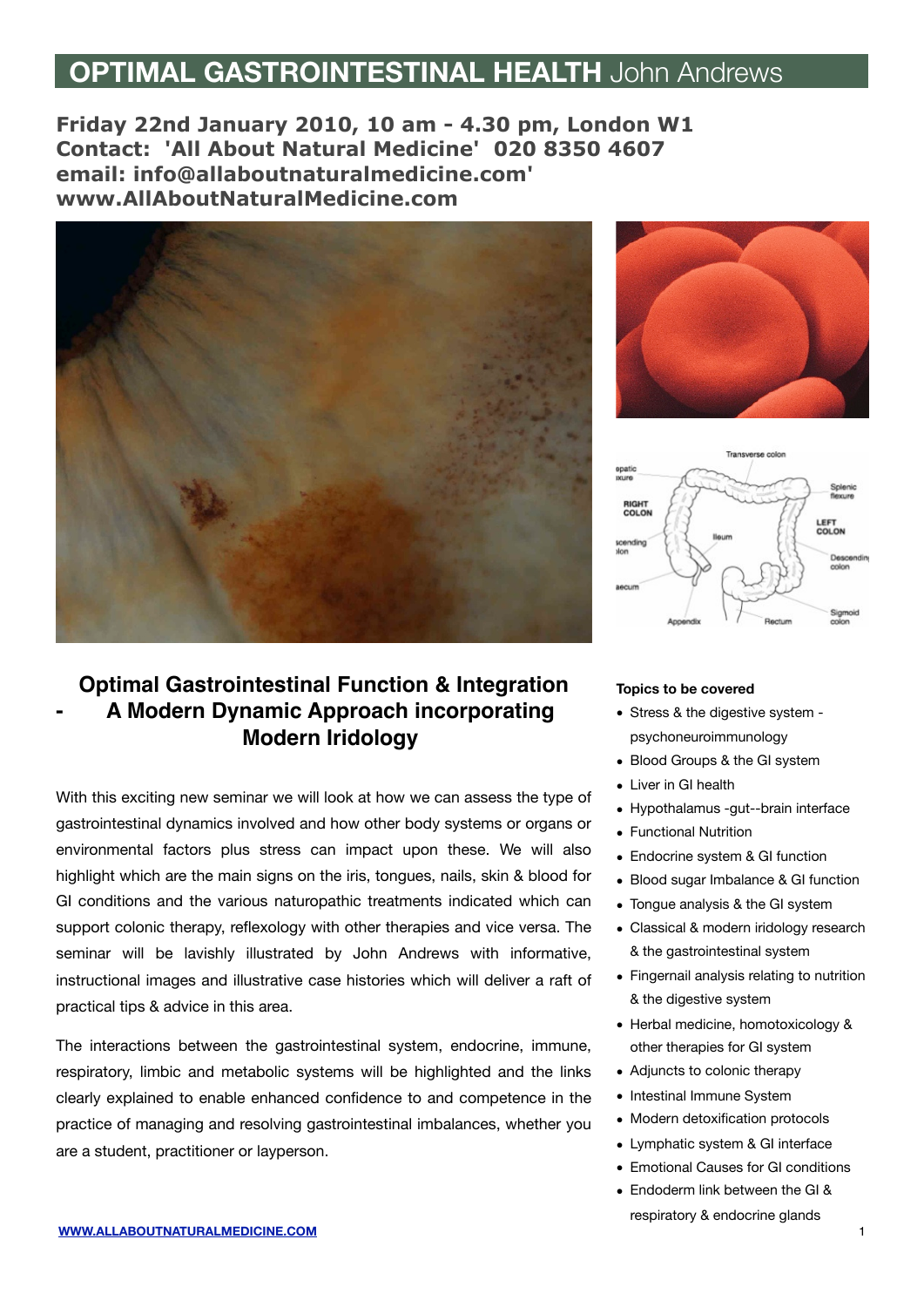

Today, there are many different natural medicine-based treatment protocols and approaches aimed at optimal gastrointestinal health, which many of us are aware of. However, modern iridology combined with other approaches helps us to enhance the preventative and individualized treatment advice and protocols both in the short-term and long-term.

Classical iridology knowledge determines that we can identify reflex areas (topographical zones in the iris) for the different elements of the digestive organs, but with new and dynamic modern iridology research & clinical understanding, we can combine the classical approach with a more refined, more specific, yet practical assessment of the gastrointestinal system for the individual and that can impact on other areas & systems. In all manner conditions and gastrointestinal diseases such as constipation, intestinal dysbiosis, liver congestion (minor hepatic dysfunction), gall bladder concerns, inflammatory bowel diseases, autoimmune bowel conditions, duodenitis, ulcers, haemorrhoids, irritable bowel syndrome (IBS), nutritional malabsorption, etc we need to identify the root individual cause of the problem and how we can make practical steps to bring that back into balance on every level, including physical and emotional health.



From the basics we also need to integrate information on the potential influence and information recorded about the individual in the blood type, tongue, modern iridology & classical iris and other eye signs, nutritional biochemistry, dried blood analysis, nails, symptoms and then we advise people appropriately or take the optimal approach for our own prevention or condition. It is important that we always look at all aspects of gastrointestinal health in an integrative approach combining a full spectrum of diagnostics and potential therapies.

When faced with a lot of gastrointestinal, digestive systemrelated concerns with patients we need not be overwhelmed; but need to apply a complete analysis with as many clinical tools as possible at our disposal. It is not solely with gastrointestinal problems that we need to work, but we must remind ourselves that the balance of the gastrointestinal system can have such a profound influence on many other systems of the body and specific conditions including:

- The hormonal system
- Mood & depression
- **Anxiety**
- Inflammatory conditions
- Chronic Fatigue Syndrome
- Liver health
- The Immune system
- Cardiovascular health
- Ears, nose & throat disorders



interested parties, students, practitioners and patients. Iridologists, colonic therapists, nutritionists, herbalists, GPs. osteopaths, kinesiologists, homeopaths, PNEI-researchers, counselors & those working with the gastrointestinal system in many other capacities can all benefit from the information contained in this seminar.

**THIS SEMINAR SUITABLE FOR ALL - ALL ARE VERY WELCOME** This seminar will be suitable for all

With all GI disorders the practitioner needs to look at how important stress & adaptability, or a lack of, to emotional trauma or life events is to optimal gastrointestinal health. The often overlooked of the hypothalamus and the HPA Axis has a central role here - we need to look at what has been termed as the "gut-brain interface" and the importance of this finely-balanced network.

In addition to this, intestinal dysbiosis (imbalance of the negative coloform bacteria or intestinal flora), the endocrine system of the intestines, the role of the hippocampus, psychoneuroendocrinoimmunology (PNEI), blood sugar imbalance, healthy liver function, the impact of diet & functional foods, blood types, tongue signs, blood analysis, functional tests, the activity of the cell and potential disruption of the cellular Krebs' or citric acid cycle and the role of the extracellular matrix and lymphatic system and we can identify imbalances and thus bring forward practical treatments for these.

**The aim of this seminar to give all participants practical clarity, confidence and competence with working with the gastrointestinal system and new dynamic information and insights to complement existing skills & knowledge-base.**